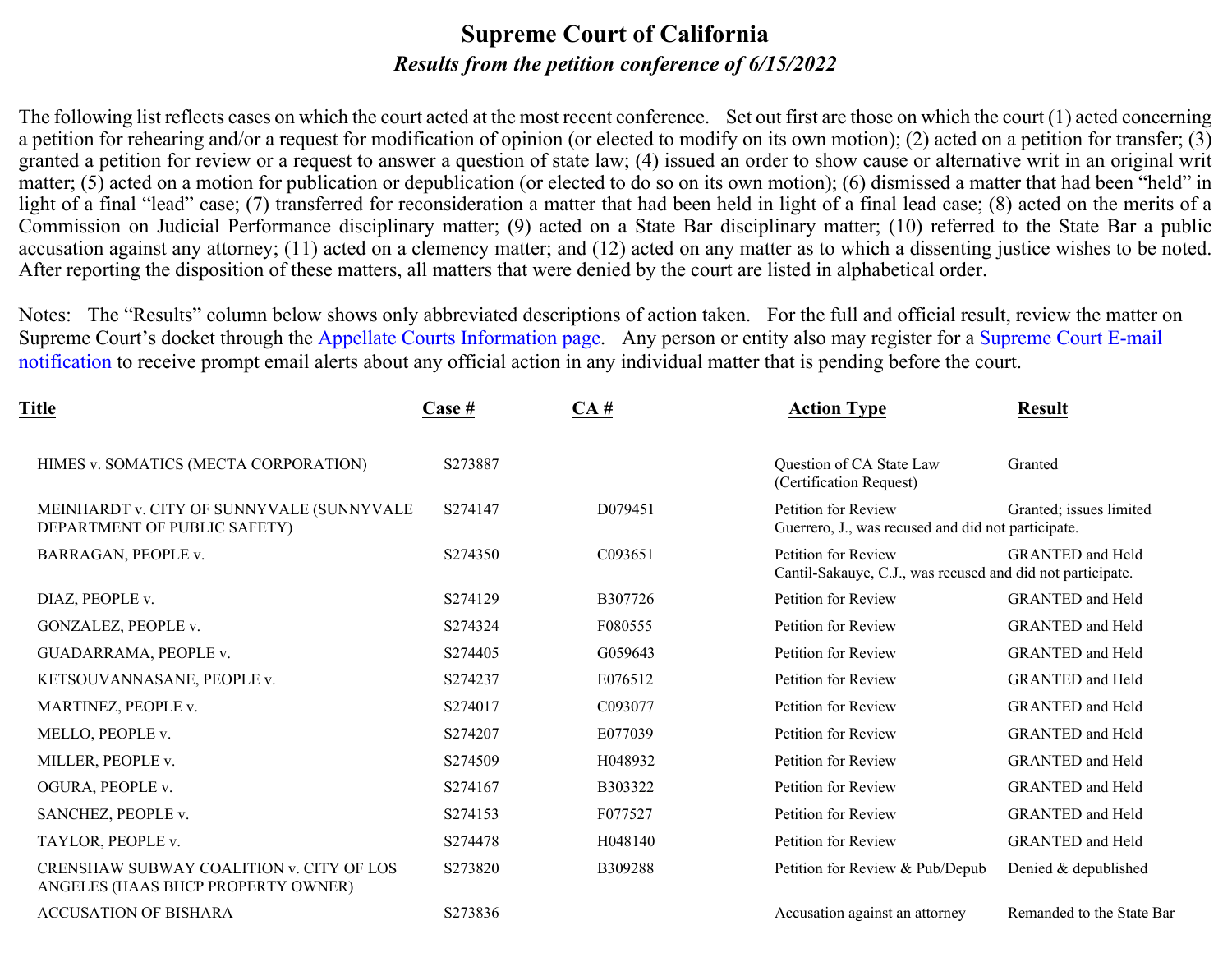| <b>Title</b>                          | Case #  | CA#     | <b>Action Type</b>                                                                                     | <b>Result</b> |
|---------------------------------------|---------|---------|--------------------------------------------------------------------------------------------------------|---------------|
| FLORES (ANTHONY) ON H.C.              | S273785 | C089974 | Petition for Review<br>Liu, J., voted to grant review/Dissenting Statement by Liu, J.                  | Denied        |
| FLORES, PEOPLE v.                     | S274232 | A164257 | Depublication request<br>Concurring Statement by Liu, J.                                               | Denied        |
| BRECEDA, PEOPLE v.                    | S274137 | G059322 | Petition for Review<br>Cantil-Sakauye, C.J. and Corrigan, J., were recused and did not<br>participate. | Denied        |
| FONSECA, PEOPLE v.                    | S274328 | H048030 | Petition for Review<br>Liu, J., voted to grant review.                                                 | Denied        |
| HERNANDEZ-VALENZUELA v. S.C. (PEOPLE) | S274031 | A163992 | Petition for Review<br>Liu, J., voted to grant review.                                                 | Denied        |
| ABDEL-MALAK (ABANOOB) ON H.C.         | S273703 |         | Habeas Corpus petition                                                                                 | Denied        |
| <b>ACCUSATION OF HONSE</b>            | S274442 |         | Accusation against an attorney                                                                         | Denied        |
| ADAMS, PEOPLE v.                      | S274318 | B252187 | Petition for Review                                                                                    | Denied        |
| ARANGO, PEOPLE v.                     | S274409 | B307409 | Petition for Review                                                                                    | Denied        |
| AZAR v. S.C. (AZAR)                   | S274558 | A164699 | Petition for Review                                                                                    | Denied        |
| BAILEY (KERVIN L.) ON H.C.            | S273155 |         | Habeas Corpus petition                                                                                 | Denied        |
| BAPTISTE (KENNETH E.) ON H.C.         | S274418 | B318933 | Petition for Review                                                                                    | Denied        |
| BATISTE, PEOPLE v.                    | S274316 | C092457 | Petition for Review                                                                                    | Denied        |
| BIVENS (JERRY LEE) ON H.C.            | S274410 | F081064 | Petition for Review                                                                                    | Denied        |
| BLACKWELL (RODNEY KARL) ON H.C.       | S272445 |         | Habeas Corpus petition                                                                                 | Denied        |
| BOSTON (JOSEPH HAYDEN) ON H.C.        | S273435 |         | Habeas Corpus petition                                                                                 | Denied        |
| BOSTON (JOSEPH HAYDEN) ON H.C.        | S274764 |         | Habeas Corpus petition                                                                                 | Denied        |
| BRACAMONTES (MANUEL), PEOPLE v.       | S139702 |         | Rehearing petition                                                                                     | Denied        |
| BRANKS, PEOPLE v.                     | S274231 | A158498 | Petition for Review                                                                                    | Denied        |
| BROWN (DURRELL ANTOINE) ON H.C.       | S273382 |         | Habeas Corpus petition                                                                                 | Denied        |
| BROWN, PEOPLE v.                      | S274359 | F078884 | Petition for Review                                                                                    | Denied        |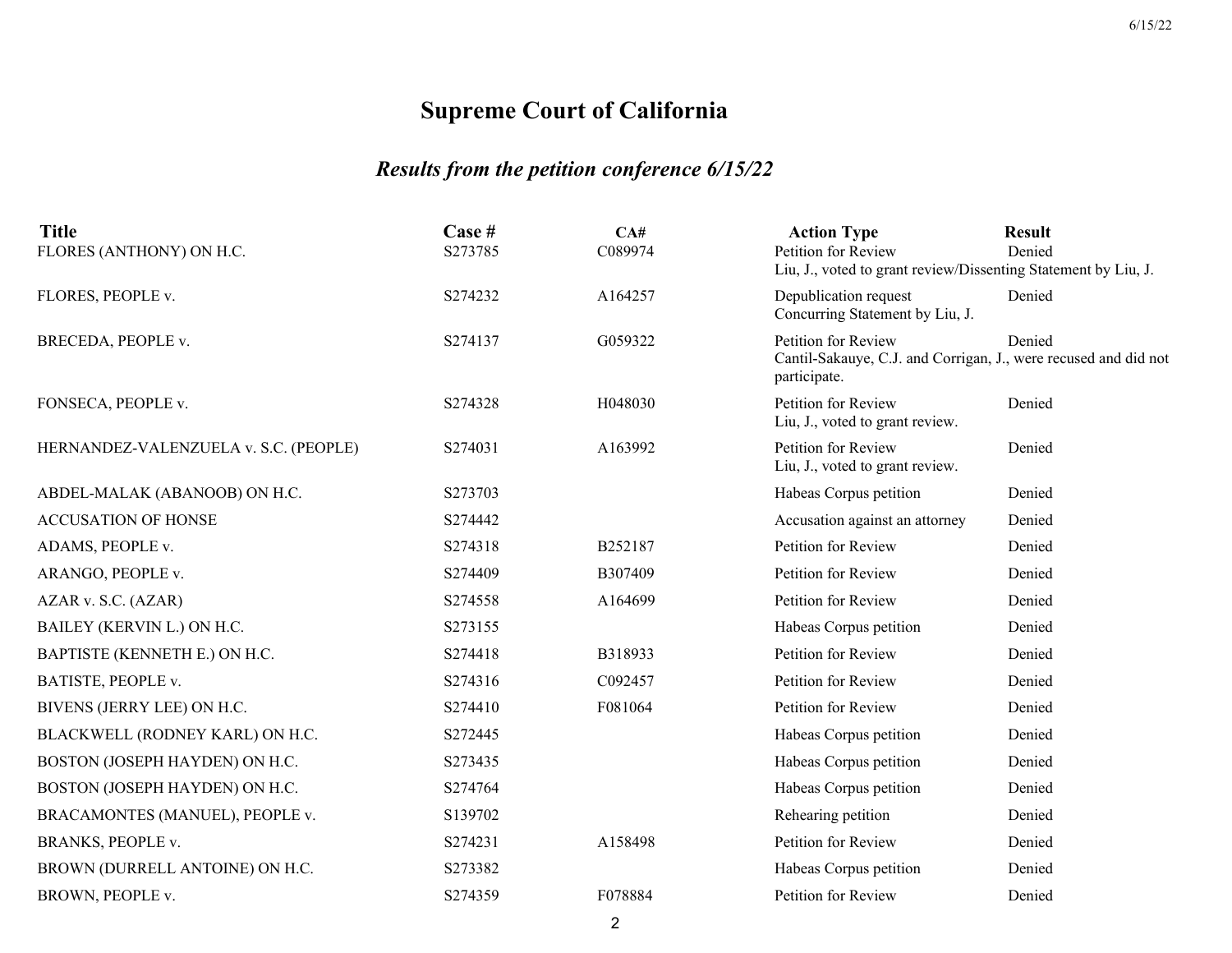| <b>Title</b><br>BRUMFIELD, PEOPLE v.                     | Case #<br>S274349 | CA#<br>B308605 | <b>Action Type</b><br>Petition for Review | <b>Result</b><br>Denied   |
|----------------------------------------------------------|-------------------|----------------|-------------------------------------------|---------------------------|
| BURGOS, PEOPLE v.                                        | S274512           | A158271        | Petition for Review                       | Denied                    |
| CALANTROPIO v. DEVCON CONSTRUCTION                       | S274144           | G060039        | Petition for Review                       | Denied                    |
| CALLANDRET (TIMOTHY LOVE) ON H.C.                        | S273028           |                | Habeas Corpus petition                    | Denied                    |
| CAMPBELL, PEOPLE v.                                      | S274510           | F080512        | Petition for Review                       | Denied                    |
| CARLOS (HENRY) ON H.C.                                   | S272959           |                | Habeas Corpus petition                    | Denied                    |
| CARSON, PEOPLE v.                                        | S274446           | F082122        | Petition for Review                       | Denied                    |
| CARTER, MARRIAGE OF                                      | S273977           | G059520        | Petition for Review                       | Denied                    |
| CHUI v. CHUI (CHUI)                                      | S273980           | B306918        | Petition for Review                       | Denied                    |
| CLIFFORD v. ALPHA EPSILON PI FRATERNITY                  | S274222           | C087528        | Petition for Review & Pub/Depub           | Denied (review & publish) |
| COCHRAN (BRANDON DARVILLE) ON H.C.                       | S274288           | A162309        | Petition for Review                       | Denied                    |
| COCHRAN, PEOPLE v.                                       | S274285           | A160672        | Petition for Review                       | Denied                    |
| COLLINS, PEOPLE v.                                       | S274470           | C093566        | Petition for Review                       | Denied                    |
| COLOMBO v. KINKLE, RODIGER & SPRIGGS                     | S274314           | G061245        | Petition for Review                       | Denied                    |
| CP V WALNUT v. FREMONT UNIFIED SCHOOL<br><b>DISTRICT</b> | S274242           | A157722        | Petition for Review                       | Denied                    |
| CRAIG (TIMOTHY) ON H.C.                                  | S274394           | F084137        | Petition for Review                       | Denied                    |
| CRAIG, PEOPLE v.                                         | S274357           | A158466        | Petition for Review                       | Denied                    |
| CURL (ROBERT ZANE) ON H.C.                               | S274179           |                | Habeas Corpus petition                    | Denied                    |
| DANIELSON, PEOPLE v.                                     | S274496           | A163787        | Petition for Review                       | Denied                    |
| DARRINGTON, PEOPLE v.                                    | S274524           | E074847        | Petition for Review                       | Denied                    |
| DENIKE v. MATHEW ENTERPRISE                              | S273985           | H046420        | Depublication request                     | Denied                    |
| DENNIS (JOEY) ON H.C.                                    | S273162           |                | Habeas Corpus petition                    | Denied                    |
| DENNISBELLAIRS, PEOPLE v.                                | S274331           | C093250        | Petition for Review                       | Denied                    |
| DERDERIAN (RICHARD) ON H.C.                              | S274533           |                | Habeas Corpus petition                    | Denied                    |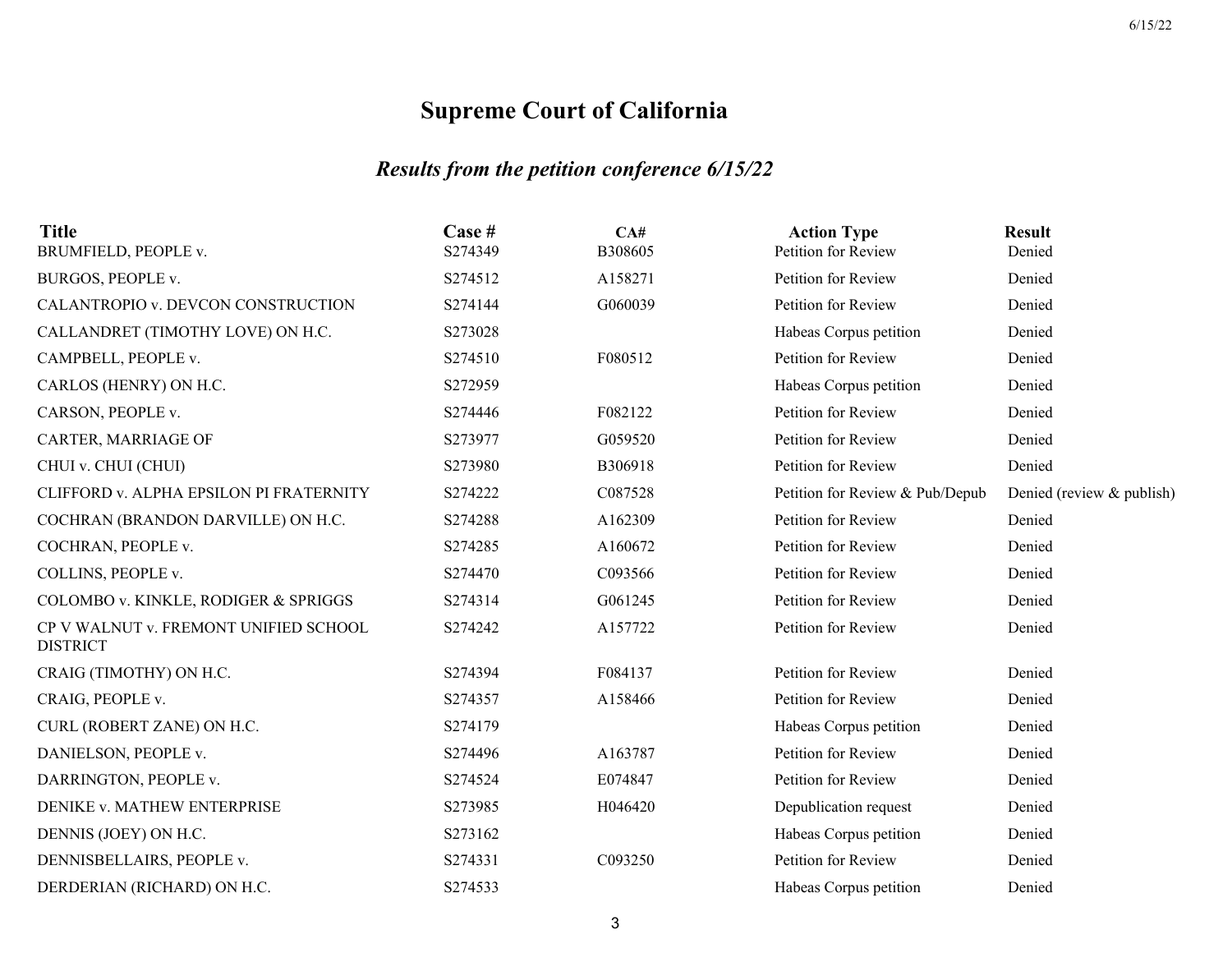## *Results from the petition conference 6/15/22*

| <b>Title</b><br>DIGNITY COMMUNITY CARE v. S.C. (ZOLNIERKIEWICZ) S274541 | Case #  | CA#<br>B319399 | <b>Action Type</b><br>Petition for Review | <b>Result</b><br>Denied |
|-------------------------------------------------------------------------|---------|----------------|-------------------------------------------|-------------------------|
| DIGNITY HEALTH v. MOUNTS                                                | S273679 | B289209        | Publication request                       | Denied                  |
| DION v. S.C. (POMERANCE)                                                | S274095 | B319186        | Petition for Review                       | Denied                  |
| DRAKE, PEOPLE v.                                                        | S274215 | B313732        | Petition for Review                       | Denied                  |
| EDWARDS, PEOPLE v.                                                      | S274163 | B309273        | Petition for Review                       | Denied                  |
| <b>ELIAS v. JENSEN</b>                                                  | S273667 | G060098        | Publication request                       | Denied                  |
| EMAIRI, PEOPLE v.                                                       | S274456 | C088844        | Petition for Review                       | Denied                  |
| FALCON (DAVID A.) ON H.C.                                               | S272992 |                | Habeas Corpus petition                    | Denied                  |
| <b>GALLETTA v. FCA US LLC</b>                                           | S273878 | A157293        | Publication request                       | Denied                  |
| GAMBOA, PEOPLE v.                                                       | S274538 | C087771        | Petition for Review                       | Denied                  |
| GIUSTI (DAVID C.) ON H.C.                                               | S273724 |                | Habeas Corpus petition                    | Denied                  |
| GIUSTI (DAVID C.) ON H.C.                                               | S273960 |                | Habeas Corpus petition                    | Denied                  |
| GONZALEZ v. S.C. (PEOPLE)                                               | S274507 | F084240        | Petition for Review & Stay                | Denied (review & stay)  |
| GONZALEZ, PEOPLE v.                                                     | S274485 | C093045        | Petition for Review                       | Denied                  |
| GONZALEZ, PEOPLE v.                                                     | S274565 | C093775        | Petition for Review                       | Denied                  |
| GRAJEDA, PEOPLE v.                                                      | S274286 | B309112        | Petition for Review                       | Denied                  |
| H. (M.) v. H. (C.)                                                      | S273675 | F082268        | Publication request                       | Denied                  |
| HAKIM (XAVIER) ON H.C.                                                  | S272964 |                | Habeas Corpus petition                    | Denied                  |
| HALL, PEOPLE v.                                                         | S274450 | B308502        | Petition for Review                       | Denied                  |
| HANG v. NGUYEN                                                          | S274204 | G060317        | Petition for Review                       | Denied                  |
| HARRIS, PEOPLE v.                                                       | S274274 | H044691        | Petition for Review                       | Denied                  |
| HASHEMI (SEYED BEHZAD) ON H.C.                                          | S272549 |                | Habeas Corpus petition                    | Denied                  |
| HAWKINS (MICHAEL DALE) ON H.C.                                          | S272592 |                | Habeas Corpus petition                    | Denied                  |
| HEKMAT v. MIDFIRST BANK                                                 | S273948 | B305801        | Petition for Review                       | Denied                  |
| HEMSLEY, PEOPLE v.                                                      | S274164 | E074782        | Petition for Review                       | Denied                  |
|                                                                         |         |                |                                           |                         |

4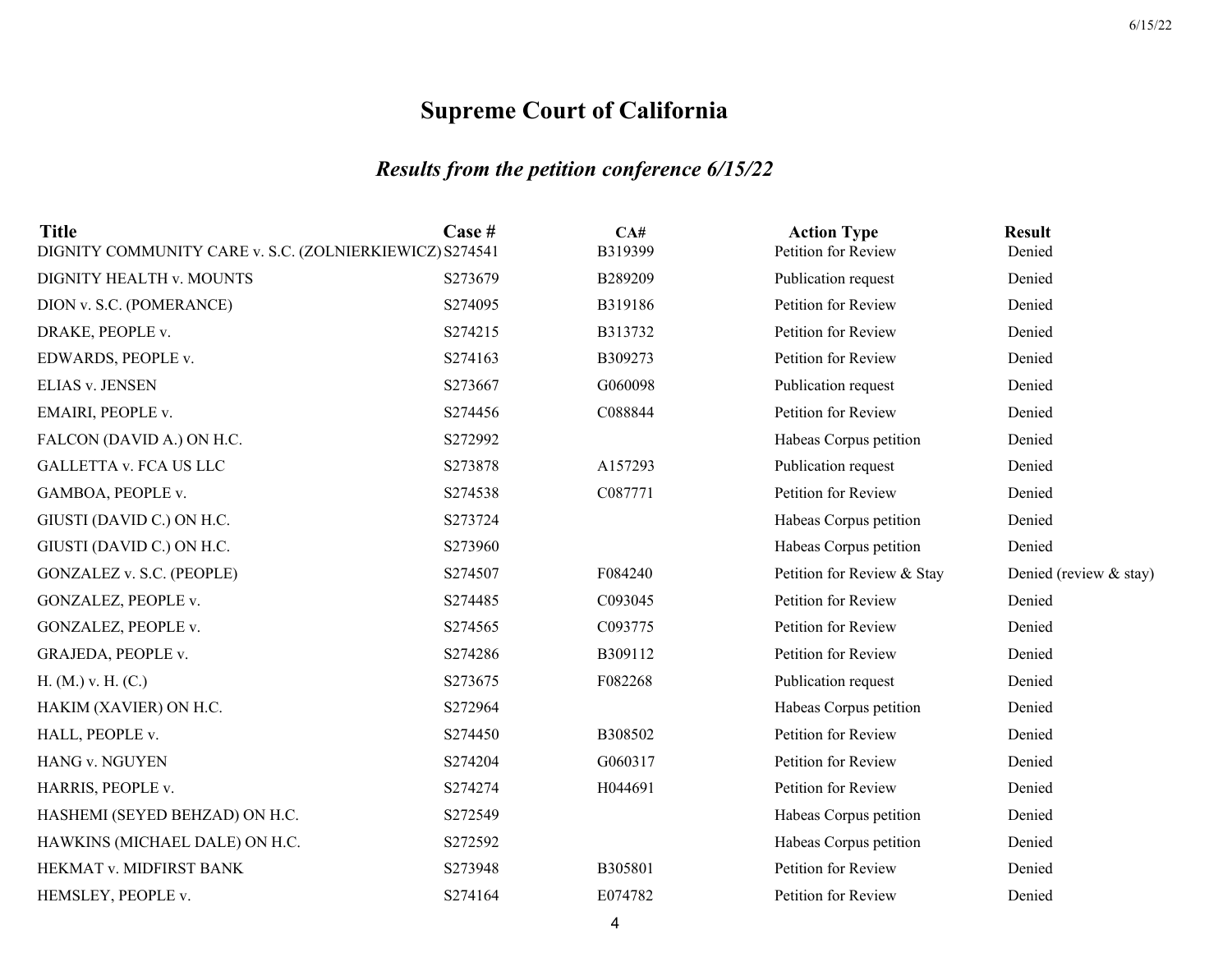| <b>Title</b><br>HERNANDEZ (ANGEL HERNAN) ON H.C. | Case #<br>S272901 | CA#     | <b>Action Type</b><br>Habeas Corpus petition | <b>Result</b><br>Denied     |
|--------------------------------------------------|-------------------|---------|----------------------------------------------|-----------------------------|
| HODGE (JASON) ON H.C.                            | S273393           |         | Habeas Corpus petition                       | Denied                      |
| HODGE (JASON) ON H.C.                            | S274277           |         | Habeas Corpus petition                       | Denied                      |
| HOLMES (ARTHUR) ON H.C.                          | S273213           |         | Habeas Corpus petition                       | Denied                      |
| HOWARD (HARRY LLOYD) ON H.C.                     | S272604           |         | Habeas Corpus petition                       | Denied                      |
| IN RE A.C.                                       | S274342           | C093887 | Petition for Review & Stay                   | Denied (review & stay)      |
| IN RE A.G.                                       | S273442           | D079606 | Publication request                          | Denied                      |
| IN RE S.R.                                       | S274305           | B313169 | Publication request                          | Denied                      |
| IN RE SAMUEL L.                                  | S273436           | B312657 | Publication request                          | Denied                      |
| INIGUEZ, PEOPLE v.                               | S273988           | C091960 | Petition for Review                          | Denied                      |
| ISELI, PEOPLE v.                                 | S274377           | C090997 | Petition for Review                          | Denied                      |
| JENKINS (ROBERT LEE) ON H.C.                     | S272907           |         | Habeas Corpus petition                       | Denied                      |
| JOHNSON (ADRIAN DAVID) ON H.C.                   | S273329           |         | Habeas Corpus petition                       | Denied                      |
| JOHNSON (HALL LYCURGUS) ON H.C.                  | S272965           |         | Habeas Corpus petition                       | Denied                      |
| JONES (CEDRICK DELANEY) ON H.C.                  | S274552           |         | Habeas Corpus petition                       | Denied                      |
| JONES (DANTE D.) ON H.C.                         | S272909           |         | Habeas Corpus petition                       | Denied                      |
| JONES, PEOPLE v.                                 | S274145           | B307108 | Petition for Review                          | Denied                      |
| JORDAN, PEOPLE v.                                | S274432           | B295816 | Petition for Review                          | Denied                      |
| KENNEMER, PEOPLE v.                              | S274261           | E073368 | Petition for Review                          | Denied                      |
| KING (JESSE STEPHEN) ON H.C.                     | S272548           |         | Habeas Corpus petition                       | Denied                      |
| KING (JESSE STEPHEN) ON H.C.                     | S273153           |         | Habeas Corpus petition                       | Denied                      |
| LAFLAMME (DON) ON H.C.                           | S272940           |         | Habeas Corpus petition                       | Denied                      |
| LAWAG (GLENN CORDOVA) ON H.C.                    | S272922           |         | Habeas Corpus petition                       | Denied                      |
| LEE v. AMAZON.COM                                | S274184           | A158275 | Petition for Review & Pub/Depub              | Denied (review & depublish) |
| LEE v. S.C. (LEE)                                | S274116           | B319076 | Petition for Review                          | Denied                      |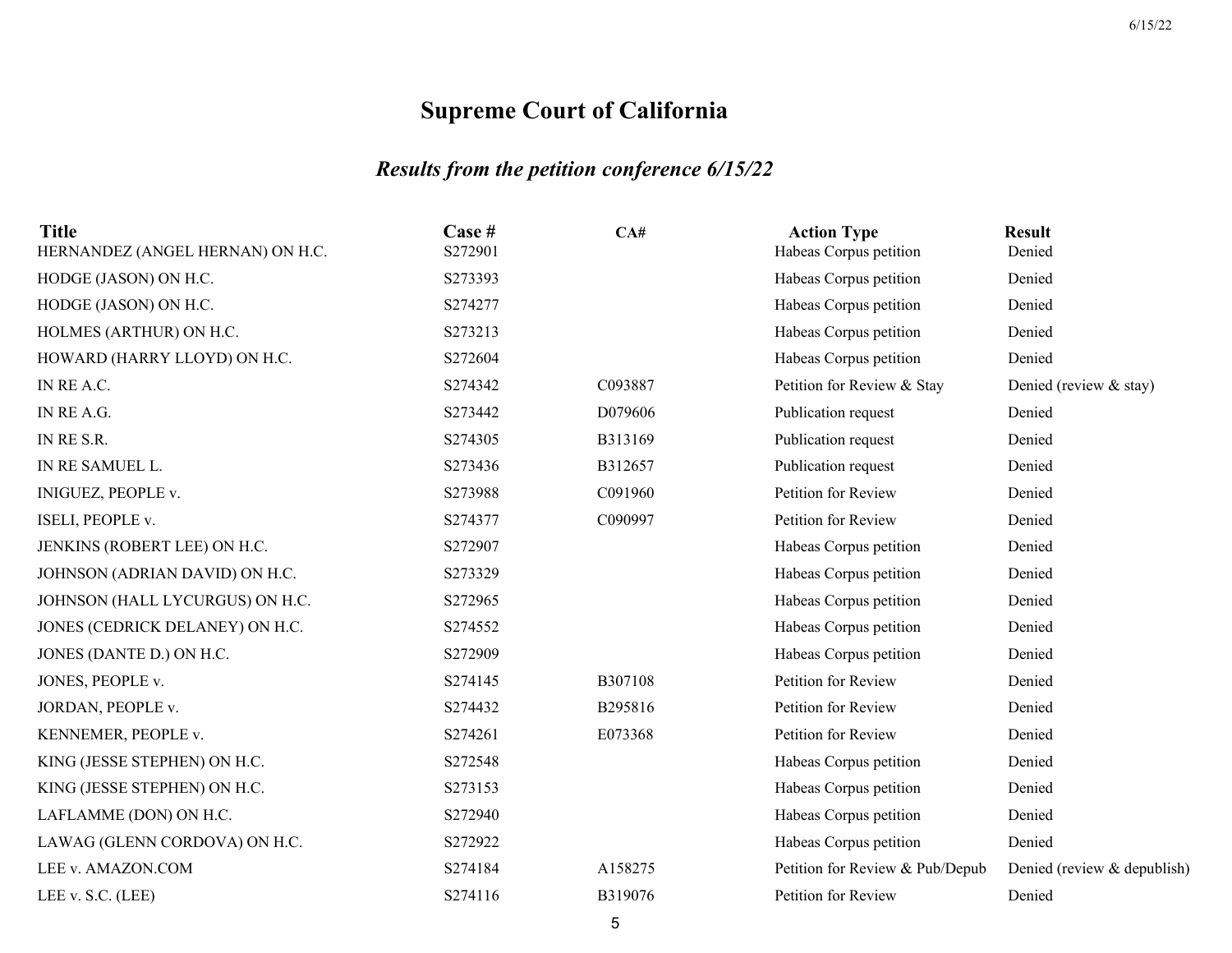## *Results from the petition conference 6/15/22*

| Case #<br>S271981 | CA#     | <b>Action Type</b><br>Habeas Corpus petition | <b>Result</b><br>Denied |
|-------------------|---------|----------------------------------------------|-------------------------|
| S273778           |         | Habeas Corpus petition                       | Denied                  |
| S273463           |         | Habeas Corpus petition                       | Denied                  |
| S274229           | B317228 | Petition for Review                          | Denied                  |
| S274266           | F081020 | Petition for Review                          | Denied                  |
| S274272           | A154417 | Petition for Review                          | Denied                  |
| S274323           | G059642 | Petition for Review                          | Denied                  |
| S274400           | E077655 | Petition for Review                          | Denied                  |
| S272738           |         | Habeas Corpus petition                       | Denied                  |
| S274175           |         | Habeas Corpus petition                       | Denied                  |
| S274508           | B304185 | Petition for Review                          | Denied                  |
| S274411           | F068714 | 2nd Petition for Review                      | Denied                  |
| S274011           | A164703 | Petition for Review                          | Denied                  |
| S274403           | B315832 | Petition for Review                          | Denied                  |
| S272903           |         | Habeas Corpus petition                       | Denied                  |
| S272544           |         | Habeas Corpus petition                       | Denied                  |
| S273704           |         | Habeas Corpus petition                       | Denied                  |
| S273994           | A156282 | 2nd Petition for Review                      | Denied                  |
| S274711           | F083569 | Petition for Review & Stay                   | Denied (review & stay)  |
| S273006           |         | Habeas Corpus petition                       | Denied                  |
| S274315           | C092775 | Petition for Review                          | Denied                  |
| S274437           |         | Habeas Corpus petition                       | Denied                  |
| S273367           |         | Habeas Corpus petition                       | Denied                  |
| S274449           | F081998 | Petition for Review                          | Denied                  |
| S274339           | B301524 | Petition for Review                          | Denied                  |
|                   |         |                                              |                         |

6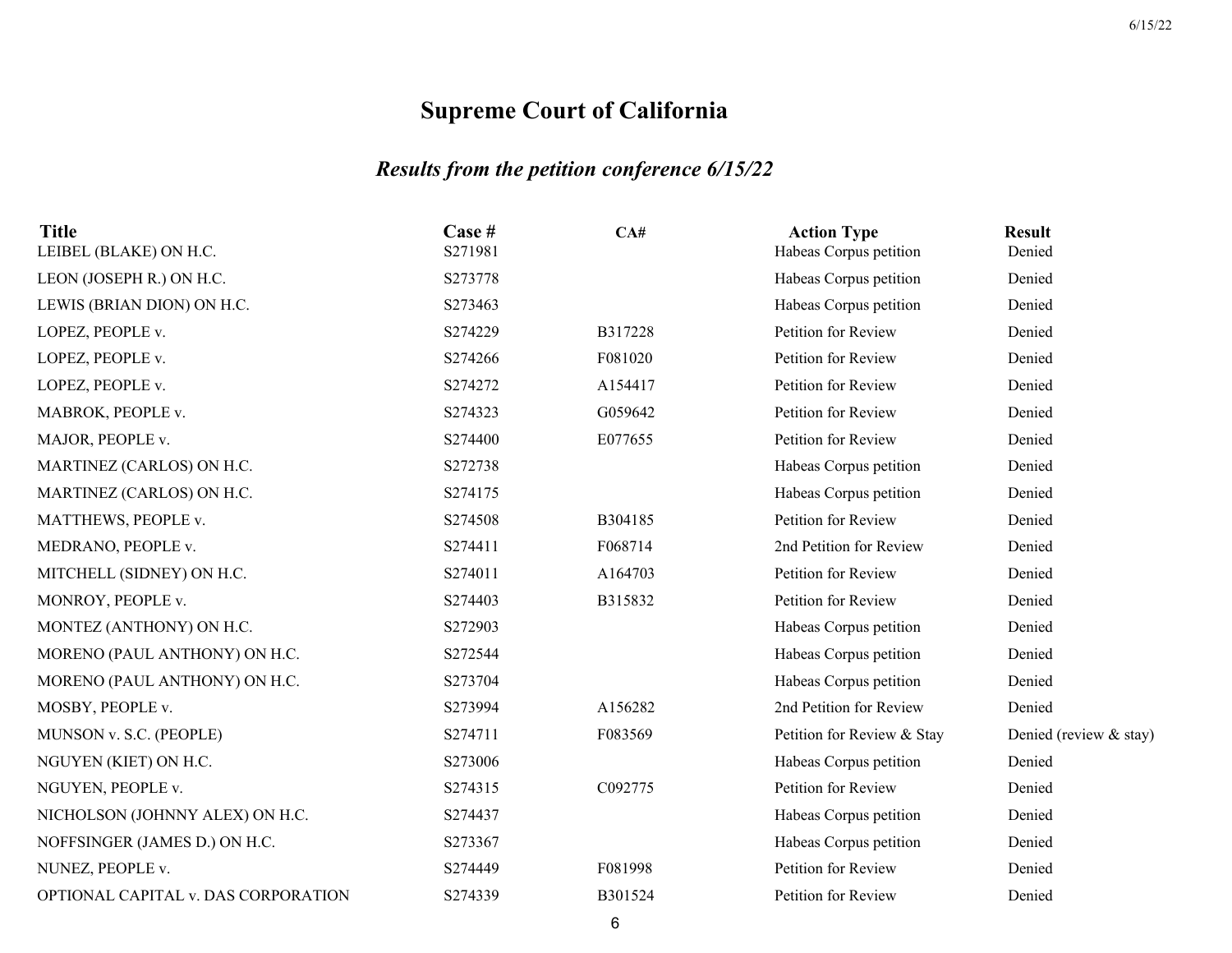| <b>Title</b><br>OWEN, PEOPLE v.                                      | Case #<br>S274014 | CA#<br>A161067 | <b>Action Type</b><br>Petition for Review | <b>Result</b><br>Denied     |
|----------------------------------------------------------------------|-------------------|----------------|-------------------------------------------|-----------------------------|
| PALOMINO (JOSHUA DANIELLE) ON H.C.                                   | S272591           |                | Habeas Corpus petition                    | Denied                      |
| PARTHEMORE (IRA DON) ON H.C.                                         | S273265           |                | Habeas Corpus petition                    | Denied                      |
| PHILLIPS, PEOPLE v.                                                  | S274015           | A156387        | Petition for Review                       | Denied                      |
| PRECIADO (SAUL BRUCE) ON H.C.                                        | S266598           |                | Habeas Corpus petition                    | Denied                      |
| PRECIADO (SAUL BRUCE) ON H.C.                                        | S274428           |                | Habeas Corpus petition                    | Denied                      |
| QUESADA (STEVEN A.) ON H.C.                                          | S272582           |                | Habeas Corpus petition                    | Denied                      |
| RAMIREZ (ARMANDO G.) ON H.C.                                         | S273259           |                | Habeas Corpus petition                    | Denied                      |
| RAMOS (ESPERANZA) ON H.C.                                            | S274811           |                | Habeas Corpus petition                    | Denied                      |
| RANDLE (KAMORRIE) ON H.C.                                            | S272980           |                | Habeas Corpus petition                    | Denied                      |
| RISKIN v. DOWNTOWN LOS ANGELES PROPERTY<br><b>OWNERS ASSOCIATION</b> | S274077           | B309814        | Petition for Review & Pub/Depub           | Denied (review & depublish) |
| ROBERSON, PEOPLE v.                                                  | S274564           | F080572        | Petition for Review                       | Denied                      |
| ROBINSON, PEOPLE v.                                                  | S274005           | E075458        | Petition for Review                       | Denied                      |
| RODRIGUEZ (JUAN) ON H.C.                                             | S273441           |                | Habeas Corpus petition                    | Denied                      |
| RODRIGUEZ, PEOPLE v.                                                 | S274319           | A164251        | Petition for Review                       | Denied                      |
| ROJAS (ROBERT EUGENE) ON H.C.                                        | S274657           |                | Habeas Corpus petition                    | Denied                      |
| ROSE (ANTHONY P.) ON H.C.                                            | S274001           | B318859        | Petition for Review                       | Denied                      |
| RUBIO, PEOPLE v.                                                     | S274444           | B301744        | Petition for Review                       | Denied                      |
| RUIZ, PEOPLE v.                                                      | S274157           | B307717        | Petition for Review & Pub/Depub           | Denied (review & publish)   |
| RUNNELS, PEOPLE v.                                                   | S274536           | E076647        | Petition for Review                       | Denied                      |
| SANTANA (NOELI) ON H.C.                                              | S274426           |                | Habeas Corpus petition                    | Denied                      |
| SCHOWACHERT (JOHN-PAUL FRANK) ON H.C.                                | S274284           | F081574        | Petition for Review                       | Denied                      |
| SCHOWACHERT, PEOPLE v.                                               | S274283           | F080101        | Petition for Review                       | Denied                      |
| SIMS (EMILY) ON H.C.                                                 | S274808           |                | Habeas Corpus petition                    | Denied                      |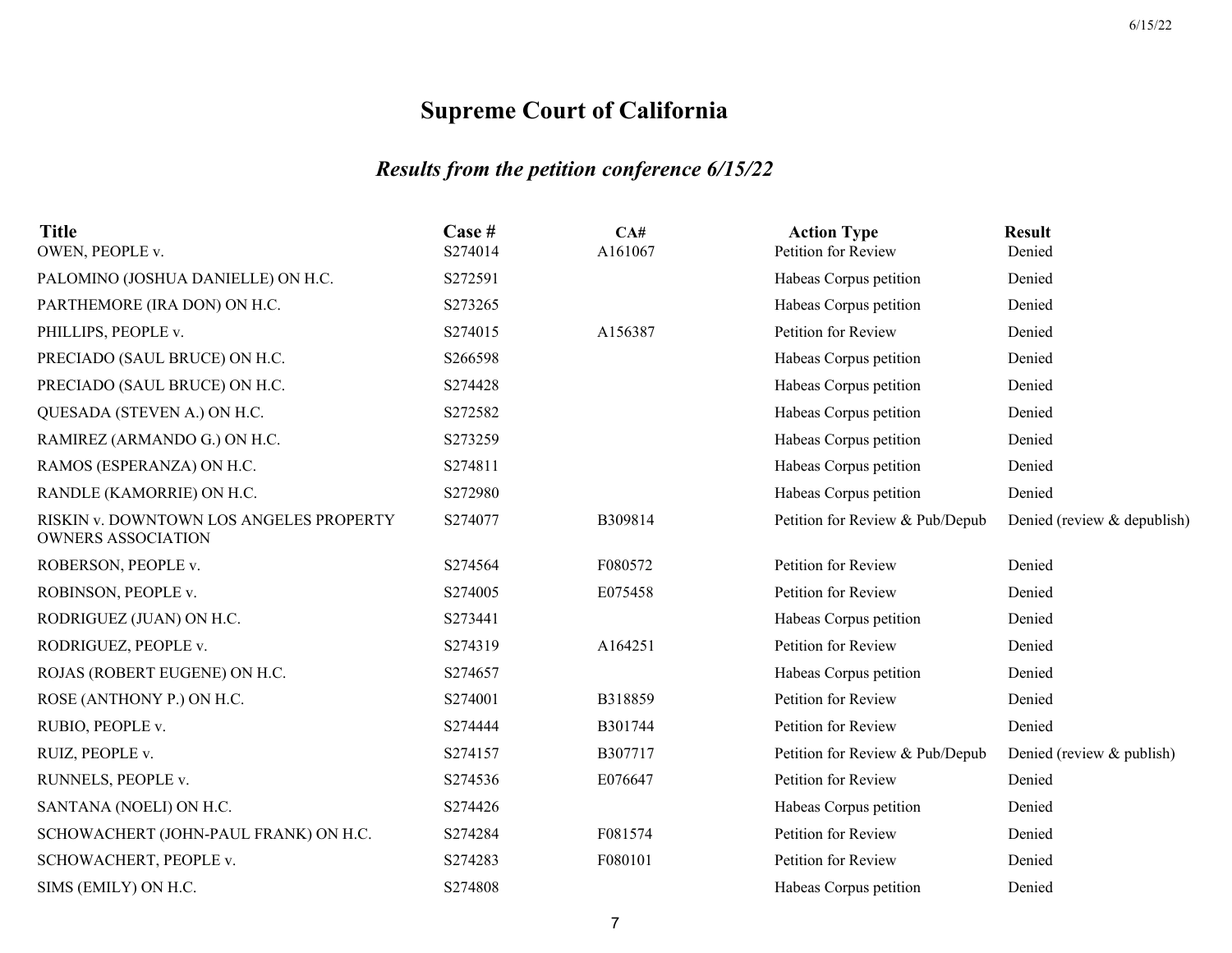| <b>Title</b><br>SIOTECO, PEOPLE v.                                                        | Case #<br>S274245 | CA#<br>B309738 | <b>Action Type</b><br>Petition for Review | <b>Result</b><br>Denied |
|-------------------------------------------------------------------------------------------|-------------------|----------------|-------------------------------------------|-------------------------|
| SLOAN, PEOPLE v.                                                                          | S274150           | B309076        | Petition for Review                       | Denied                  |
| SMITH (DAVID) ON H.C.                                                                     | S272478           |                | Habeas Corpus petition                    | Denied                  |
| SOUTHWEST REGIONAL COUNCIL OF CARPENTERS v.<br>CITY OF LOS ANGELES (THE ICON AT PANORAMA) | S274474           | B301374        | Petition for Review                       | Denied                  |
| ST. AMIE, PEOPLE v.                                                                       | S274027           | B308633        | Petition for Review                       | Denied                  |
| STATE FARM MUTUAL AUTOMOBILE INSURANCE<br><b>COMPANY v. ROBINSON</b>                      | S274241           | A158467        | Petition for Review                       | Denied                  |
| STEPHENS, PEOPLE v.                                                                       | S274497           | F078653        | Petition for Review                       | Denied                  |
| STEVENS (DEAN MICHAEL) ON H.C.                                                            | S272613           |                | Habeas Corpus petition                    | Denied                  |
| STEVENS (DEAN MICHAEL) ON H.C.                                                            | S273831           |                | Habeas Corpus petition                    | Denied                  |
| STEVENS (DEAN MICHAEL) ON H.C.                                                            | S273956           |                | Habeas Corpus petition                    | Denied                  |
| STEVENS (MARIO RODERICK) ON H.C.                                                          | S273000           |                | Habeas Corpus petition                    | Denied                  |
| STEWART, PEOPLE v.                                                                        | S274104           | E074335        | Petition for Review                       | Denied                  |
| STINSON, PEOPLE v.                                                                        | S273912           | C087504        | Petition for Review                       | Denied                  |
| SUN, PEOPLE v.                                                                            | S274355           | G059629        | Petition for Review                       | Denied                  |
| SWIFTAIR v. SOUTHWEST AIRLINES                                                            | S274178           | B303314        | Petition for Review                       | Denied                  |
| TAPLIN (GARRETT E.) ON H.C.                                                               | S273359           |                | Habeas Corpus petition                    | Denied                  |
| TAVERNITI v. S.C. (TAVERNITI)                                                             | S274195           | B319432        | Petition for Review                       | Denied                  |
| TAYLOR, PEOPLE v.                                                                         | S274054           | <b>B306960</b> | Petition for Review                       | Denied                  |
| THOMAS v. S.C. (BURNEY)                                                                   | S274148           | G061243        | Petition for Review                       | Denied                  |
| TOMASZEWSKI v. S.C. (CITY OF SANTA BARBARA)                                               | S274540           | B319162        | Petition for Review                       | Denied                  |
| TORRES v. CITY OF VISALIA (J BEAST)                                                       | S273594           | F082709        | Publication request                       | Denied                  |
| URRUTIA (DIEGO G.) ON H.C.                                                                | S273009           |                | Habeas Corpus petition                    | Denied                  |
| VALDEZ (TITO DAVID) ON H.C.                                                               | S272981           |                | Habeas Corpus petition                    | Denied                  |